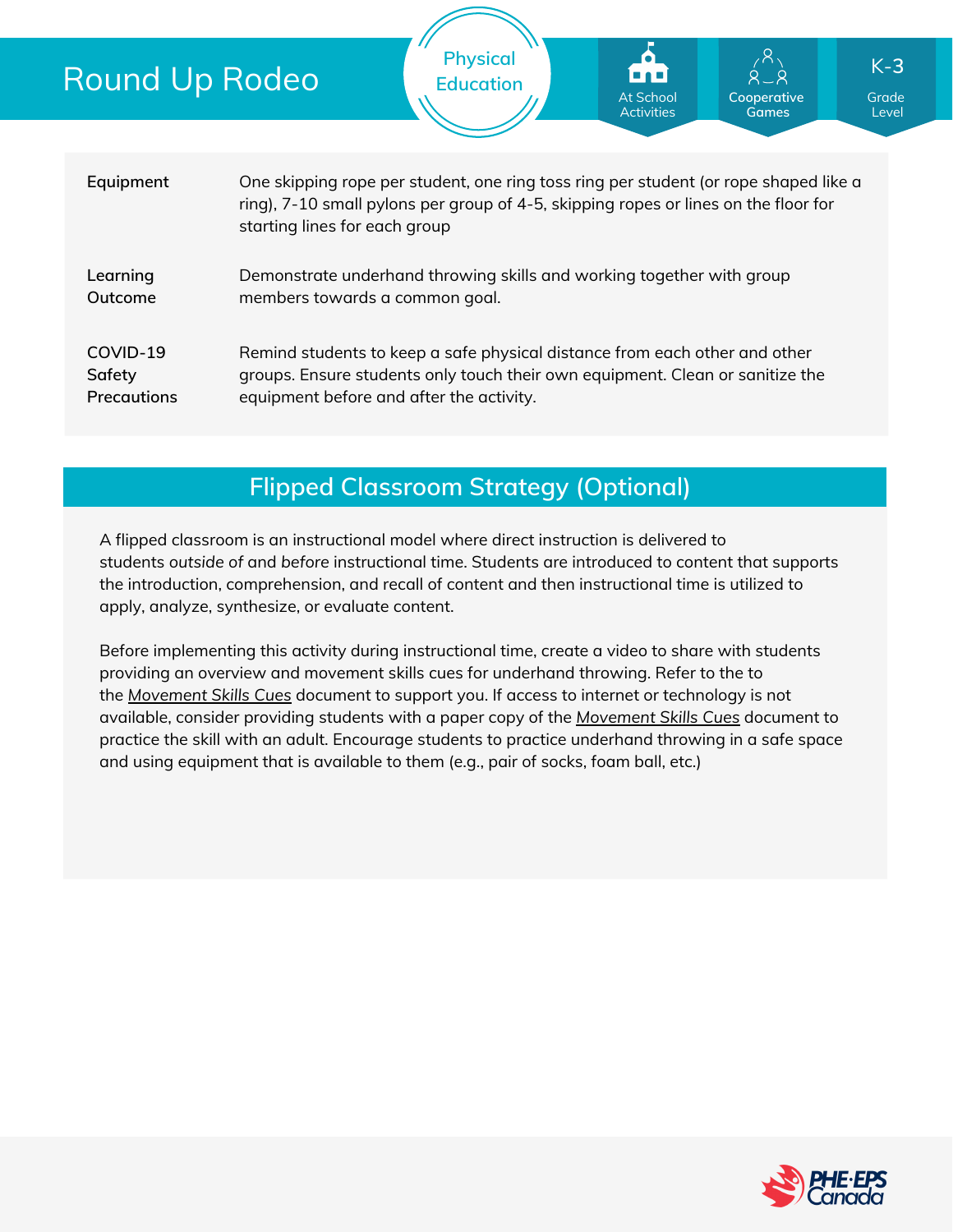# Round Up Rodeo





**Cooperative Games**

Grade K-**3**

Level

## **Activity Description**

For each student, tie a ring toss ring, or similar object (e.g., rope tied like a ring, cut paper plate) around the end of a skipping rope. This will act as students' lasso. Provide each student with a lasso. In a safe playing area, ask them to stand a safe distance from others.

As a large group, review how to perform the underhand throw. Encourage students to practice the skill using their lasso. If utilizing a flipped classroom approach, remind students to apply the cues they learned or reviewed in the video or document.

Divide students into groups of 4-5 and invite each group to find a space away from other groups. Place a skipping rope or similar equipment along the ground for each group to indicate a throwing line. Scatter 7-10 pylons behind the throwing line for each group.

Welcome students to the Round Up Rodeo, where they will work together with their group to round up the pylons using their lasso. On a signal, all students can begin to throw their lasso from the throwing line attempting to have it land around a pylon. If their lasso lands around a pylon, the student reels it in. using the skipping rope. Students work together to round up all of their pylons using their lasso. Remind students to only touch the pylons with their lasso. For older students, consider challenging them by creating game conditions they must execute before throwing their lasso (e.g., 5 tuck jumps, spin around once, etc.).

# **Physical Education Competencies Reflection Questions**



#### **MOVE**

**Develop psychomotor skills, tactics, and strategies that facilitate a variety of physical activities across diverse environments.**



#### **THINK**

**Develop cognitive skills and strategies for a variety of movement contexts that facilitate critical thinking, decision making, and problem solving.**

#### **FEEL**

**Develop affective skills and strategies that facilitate healthy and safe relationships with themselves, with others, and with their environment.**

#### **ACT**

**Practice behaviour skills and strategies that facilitate movement competence and confidence.**



Reflection is important to support learning during physical education. Consider asking students the reflection questions below and discuss the answers together.

- *How did you and your group decide which pylon to throw your lasso at each time?*
- *Did you find it more difficult to throw the lasso or reel it in?*